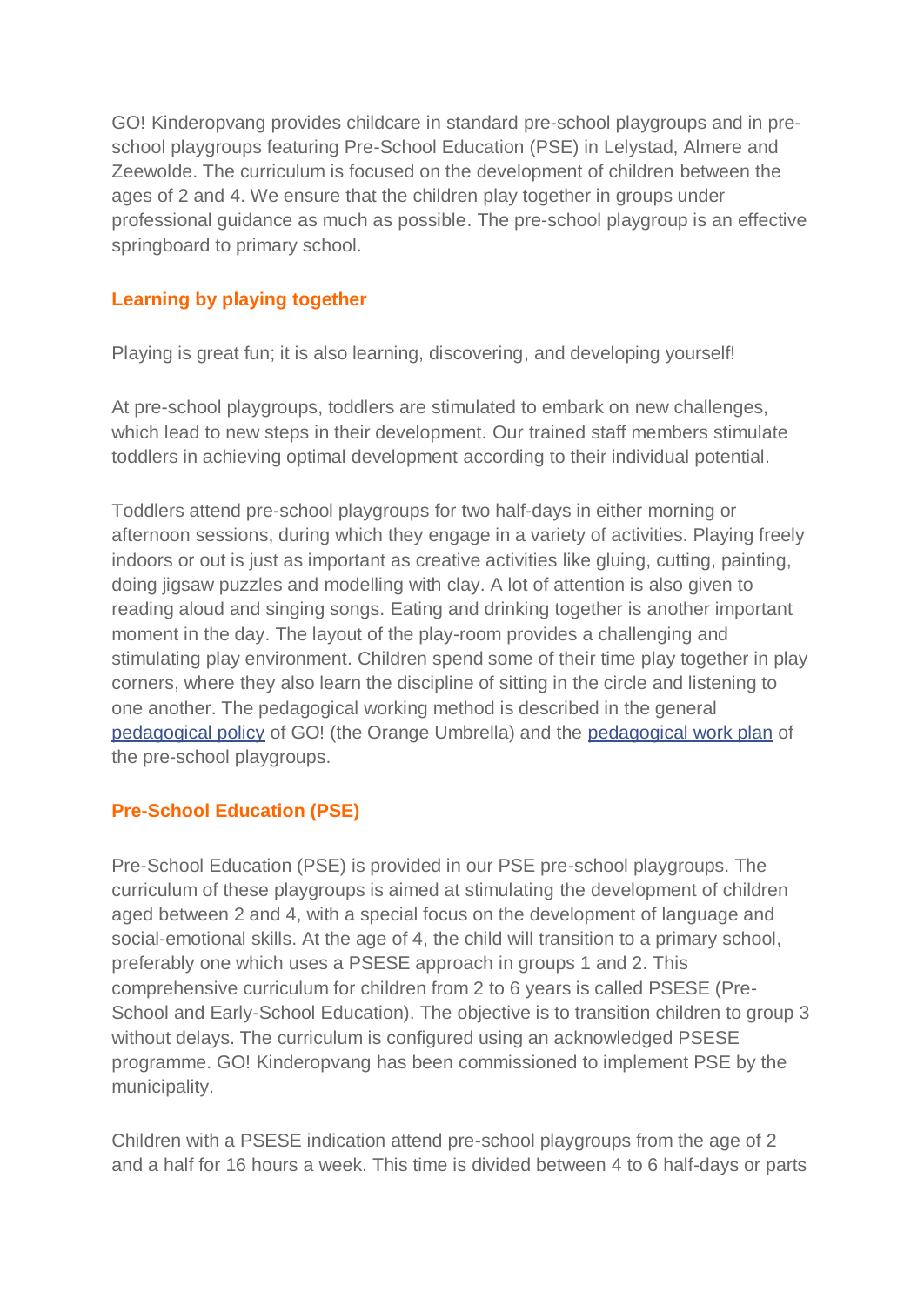of a half day, depending on the opening hours of the pre-school playgroups. Of these 16 hours, 8 hours are free of charge. The PSESE indication is issued by the child health clinic. If a PSESE indication is not issued, a toddler can be enrolled for a maximum of 2 half-days. The income of the parent will be decisive for the amount of the [parental contribution.](https://www.go-kinderopvang.nl/tarieven-peuterspeelzaal/)

In Lelystad, a special scheme is in place which allows children to attend pre-school playgroups free of charge. This applies to children with a PSESE indication whose parents fall into the lowest income category, or to children without a PSESE indication but for whom the hardship profile is applicable. Click [here](https://www.go-kinderopvang.nl/wp-content/uploads/2019/05/Regeling-gratis-psz-voor-internet-mei-2019-2.pdf) for more information.

## **Talent Groups**

Our Talent Groups in Lelystad and Almere provide an innovative development curriculum for toddlers to facilitate a flying start at primary school. This is achieved by the development of social and cognitive talents through a play-based approach, working closely with parents to ensure optimal development of the child. In addition, we maintain a close collaboration with local primary schools to ensure a smooth flow. The Talent Groups are for children between the ages of 2 and 4. Talent Groups are currently underway in the form of a pilot at five locations in Lelystad (Peutertalent, [Finnjol,](https://www.go-kinderopvang.nl/psz-de-finnjol/) [Speelkajuit,](https://www.go-kinderopvang.nl/psz-de-speelkajuit/) [Zuidwester](https://www.go-kinderopvang.nl/psz-zuidwester/) and [Dolfijntjes 1\)](https://www.go-kinderopvang.nl/dolfijntjes-1/) and at two locations in Almere [\(de](https://www.go-kinderopvang.nl/psz-de-compositie/)  [Compositie](https://www.go-kinderopvang.nl/psz-de-compositie/) and ['t Hof\)](https://www.go-kinderopvang.nl/psz-het-hof/). Check out the Lelystad [brochure](https://www.go-kinderopvang.nl/wp-content/uploads/2019/04/Folder-Talentgroepen.pdf) for more information about Talent Groups in Lelystad and the Almere [brochure](https://www.go-kinderopvang.nl/wp-content/uploads/2020/10/Folder-Talentgroep-t-Hof.pdf) for more information about Talent Groups in Almere.

## **Opening hours**

Our pre-school playgroups operate opening hours which may vary according to the location. Half-days are either morning or afternoon sessions. Holidays are aligned as much as possible with the primary school holidays as defined at a national level by the government. Holiday dates are published at the beginning of every school year.

## **Exchange of information with authorities**

In order to enable optimal and uninterrupted development for all children, the preschool playgroups maintain close contact with partners within the municipality. For example, community child health clinics are frequently contacted to exchange and align information. Advice and support may also be requested from Youth Care services in the municipality, and arrangements are in place regarding the transfer of data on the child's transition to primary school.